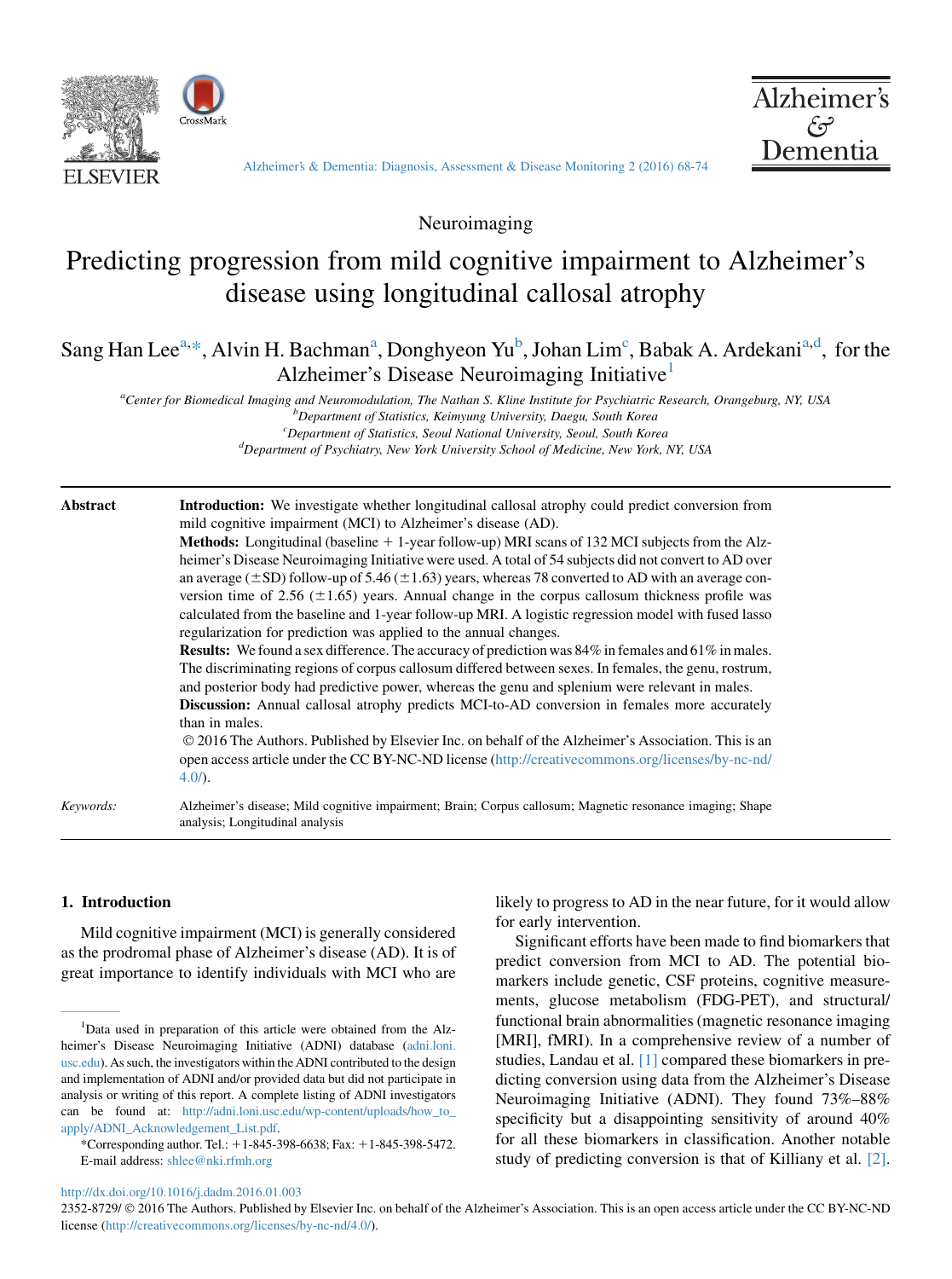They used structural MRI to predict conversion and found the entorhinal cortex, the banks of the superior temporal sulcus, and the anterior cingulate most useful with 75% accuracy, but low specificity 48%. Davatzikos et al. [\[3\]](#page-6-0) tried the combined information from MRI and CSF biomarkers in prediction and reported top accuracy of 61.7% in their analysis. Thus, more studies are required to find a way to improve the accuracy in predicting MCI-to-AD conversion.

Up to now, almost all efforts have been made based on baseline measures. Given the neurodegenerative nature of AD progression, we conjecture that observing temporal changes in brain structures may improve the accuracy in predicting conversion and provide a measure for the progression to AD. In addition, observing the temporal change within each subject could naturally diminish potential confounding factors in prediction because the progression in AD may depend on factors such as sex, age, education, and diet. The heterogeneity in cohorts may be a reason of poor accuracy in existing classification studies. The insidious manner of progression in AD requires reliable and accurate measures to detect subtle structural changes in the brain over a fairly short time period, say, at most 1 year. The hippocampus and medial temporal lobes are main targets as neuroimaging markers for AD, but measurements to detect subtle changes reliably and accurately are difficult. Therefore, we focus on the corpus callosum (CC) as the mid-sagittal plane cross-sectional area of the CC is well visualized in structural MRI scans and can be reliably measured with good accuracy [\[4\].](#page-6-0)

The CC is the largest white matter tract interconnecting the cerebral hemispheres. Both cross-sectional and longitudinal studies have reported atrophy of the CC in MCI and AD [\[4–8\].](#page-6-0) CC atrophy has been proposed as a consequence of two possible mechanisms: direct myelin breakdown [\[9,10\]](#page-6-0), and Wallerian degeneration wherein callosal fibers are lost as a result of distal injury to the callosal projecting neurons [\[11\]](#page-6-0). However, the use of longitudinal CC atrophy to predict future MCI conversion to AD has not been studied extensively.

Therefore, this study aims to investigate whether patterns of longitudinal CC atrophy predict conversion from MCI to AD. To the best of our knowledge, this is the first attempt to predict future MCI conversion to AD using longitudinal structural callosal change from MRI scans. For this purpose, we used longitudinal scans from 132 MCI subjects in ADNI. Annual change in CC thickness profile was calculated for each subject from two MRI scans that were 1 year apart. A logistic regression model with fused lasso regularization [\[4\]](#page-6-0) was trained on the callosal thickness profiles and used for predicting conversion.

## 2. Methods

#### 2.1. Subjects

Data used in the preparation of this article were obtained from the ADNI database [\(http://adni.loni.usc.edu](http://adni.loni.usc.edu)). The primary goal of the ADNI has been to test whether serial MRI, positron emission tomography (PET), other biological markers, and clinical and neuropsychological assessment can be combined to measure the progression of MCI and early AD. Determination of sensitive and specific markers of very early AD progression is intended to aid researchers and clinicians to develop new treatments and monitor their effectiveness, as well as lessen the time and cost of clinical trials. The Principal Investigator of the ADNI is Michael W. Weiner, MD, VA Medical Center and University of California-San Francisco. The first phase, ADNI1, was intended to enroll 800 subjects, including normal controls, MCI, and AD subjects. For up-to-date information, see [www.adni-info.org.](http://www.adni-info.org)

In our longitudinal study of CC atrophy we used the ADNI1 "3-year complete standardized data set" [\[12\],](#page-6-0) which includes 1.5-T longitudinal structural MRI scans from 148 individuals initially diagnosed as MCI. Summaries of demographic and diagnostic data were downloaded in October, 2013. We divided the MCI subjects into two groups, those whose diagnoses indicated a conversion to AD at any time within 3 years after their initial evaluation (mild cognitive impairment-converted [MCI-C]) and those who did not convert (mild cognitive impairment-nonconverted [MCI-NC]) during the follow-up period. Note that the later group includes subjects who may convert at a later unknown time or not convert at all. Therefore, our classification can be considered to be between incipient AD patients vs. "others". ADNI1 followed nonconverters for up to 7.5 years (mean  $= 5.5$ , SD  $= 1.6$ ). In ADNI1, the subjects were classified as MCI when their Mini-Mental State Examination (MMSE) score was between 24 and 30 (inclusive) and had a memory complaint, objective memory loss measured by education adjusted scores on Wechsler Memory Scale Logical Memory II, a clinical dementia rating (CDR) of 0.5, absence of significant levels of impairment in other cognitive domains, especially preserved activities of daily living, and an absence of dementia. The subjects were considered as mild AD if their MMSE score was in the 20–26 range (inclusive), had a CDR of 0.5 or 1.0, and met the National Institute of Neurological and Communicative Disorders and Stroke/Alzheimer's Disease and Related Disorders Association (NINCDS/ADRDA) criteria for probable AD. Cognitive assessment and imaging were conducted at baseline, 6 months, and 12 months, and yearly thereafter [\[13\].](#page-6-0) Preliminary examination showed a difference in the sex ratio between the MCI-C and MCI-NC groups. A description of the demographic data is given in [Table 1.](#page-2-0)

#### 2.2. MRI imaging

Subject scans were 1.5 T, T1-weighted magnetization prepared rapid gradient echo images, using matrix sizes of  $192 \times 192 \times 160 - 170$  or  $256 \times 256 \times 166 - 184$ . The in-plane voxel dimensions were 0.94 to 1.25 mm, whereas the slice thickness was kept very close to 1.2 mm. Repetition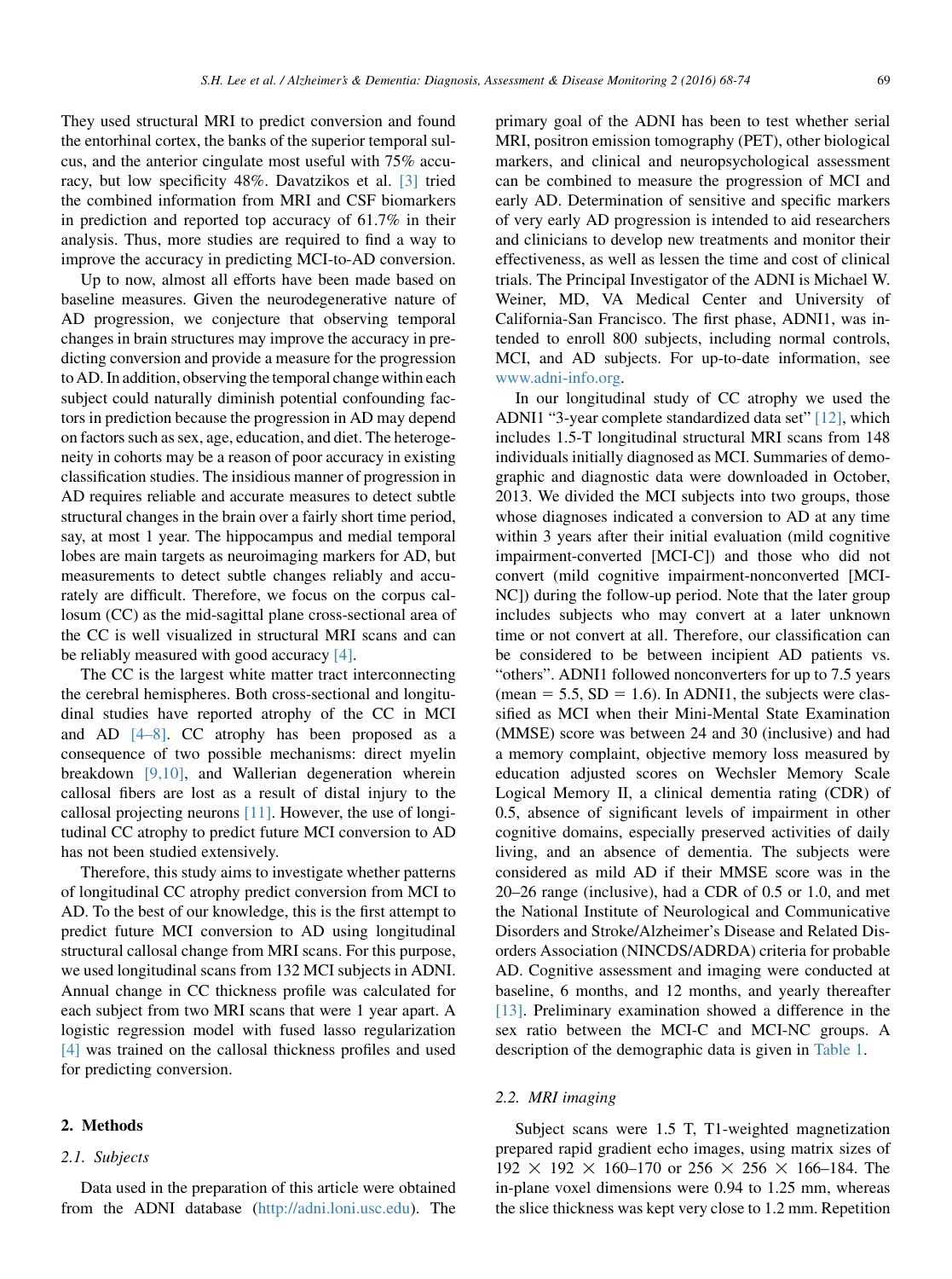|               | Female           |                  |           | Male             |                  |           |  |  |  |
|---------------|------------------|------------------|-----------|------------------|------------------|-----------|--|--|--|
|               | MCI-NC           | MCI-C            | $P$ value | MCI-NC           | MCI-C            | $P$ value |  |  |  |
|               | 12               | 25               |           | 44               | 51               |           |  |  |  |
| Age $(y)$     | $72.54 \pm 8.44$ | $71.75 \pm 8.67$ | <b>NS</b> | $74.63 \pm 7.13$ | $75.22 \pm 5.64$ | <b>NS</b> |  |  |  |
| Education (y) | $14.8 \pm 2.39$  | $15.52 \pm 2.97$ | <b>NS</b> | $15.93 \pm 3.17$ | $16.14 \pm 3.00$ | NS        |  |  |  |
| MMSE          | $27.5 \pm 1.51$  | $26.41 \pm 1.95$ | <b>NS</b> | $27.66 \pm 1.77$ | $26.8 \pm 1.63$  | .016      |  |  |  |
| Interval (y)  | $1.00 \pm 0.02$  | $1.00 \pm 0.03$  | <b>NS</b> | $1.00 \pm 0.07$  | $1.00 \pm 0.47$  | <b>NS</b> |  |  |  |
|               |                  |                  |           |                  |                  |           |  |  |  |

<span id="page-2-0"></span>Table 1 Demographic data (mean  $+$  SD)

Abbreviations: NS, not significant; Interval, time elapsed between baseline and follow-up scans.

time values were 2300–2400 ms for multicoil-phased array head coils and 3000 ms for birdcage or volume head coils. Inversion time was 1000 ms, and flip angle was  $8^\circ$ . Phase encodes were in the anterior-to-posterior direction. Detailed information about MRI acquisition and pre-processing procedures is available in Jack et al. [\[14\].](#page-6-0)

#### 2.3. CC segmentation

The CC was segmented using our Automatic Registration Toolbox (ART) software module Yuki, available online [\(http://www.nitrc.org/projects/art\)](http://www.nitrc.org/projects/art). Given a 3D T1 weighted structural MRI volume, Yuki segments the midsagittal cross-sectional area of the CC by performing the following steps. (1) A mid-sagittal plane (MSP) is determined so as to maximize bilateral symmetry  $[15]$ . (2) The coordinates of the anterior commissures (AC) and posterior commissures (PC) are automatically located on the MSP [\[16\].](#page-6-0) (3) From the original MRI volume, a single standardized MSP image of matrix size  $512 \times 512$  and pixel size  $0.5 \times 0.5$  mm<sup>2</sup> is reconstructed by tri-linear interpolation. The location and orientation of this image is standardized so that the image left-to-right axis corresponds to subject's anterior-to-posterior axis parallel to the AC-PC line, the image top-to-bottom axis is the subject's superior-to-inferior axis, and field-of-view center coincides with the mid-point between AC and PC (Fig. 1A). (4) From a set of 628 atlases currently available and distributed with the software, a subset of 49 are selected automatically based on correlation between the atlas and the test image inside a rectangular sub-image containing the CC on the standardized MSP reconstructed in step 3. (5) The 49 selected atlases are nonlinearly registered to the test volume's MSP using ART's nonlinear registration approach [\[17\].](#page-6-0) The CC labels of the 49 atlases are projected onto the test MSP using the resulting nonlinear transformations. The projected labels are averaged to obtain a fuzzy segmentation of the CC on the MSP of the test volume. (6) Finally, the fuzzy label map obtained in step 5 is thresholded using an automatically determined threshold level to yield the final binary CC segmentation. The threshold level is selected such that the Fisher's linear discriminant ratio (FLDR) [\[18\]](#page-6-0) between the intra-callosal and extra-callosal pixels within the support of the fuzzy label set in step 5 is maximized. The entire segmentation process takes about 7 seconds running in parallel on 7 cores of a 2.4 GHz Dual Quad-Core Linux workstation.

As baseline-to-follow-up changes in CC shape and size are small during the roughly 1-year interval from baseline to follow-up, it is important to have a consistent CC segmentation technique. To this end, it is very important to perform the above segmentation steps on the same MSP on both baseline and follow-up images. In addition, it is important to use the same selected 49 atlases and the same threshold level determined from FLDR analysis. To ensure this, we implemented the following protocol. (a) The baseline and followup volumes of each subject were registered using ART's rigid-body registration software Atra, which is an inverseconsistent symmetric rigid-body registration method, that is, the exact same linear transformation matrix is obtained regardless of whether the baseline or the follow-up volume



Fig. 1. (A) The outline shows the detected corpus callosum. The automatically detected anterior commissure (AC) and posterior commissure (PC) are shown by the plus signs. (B) 99 thickness superimposed on a segmented corpus callosum cross-sectional area.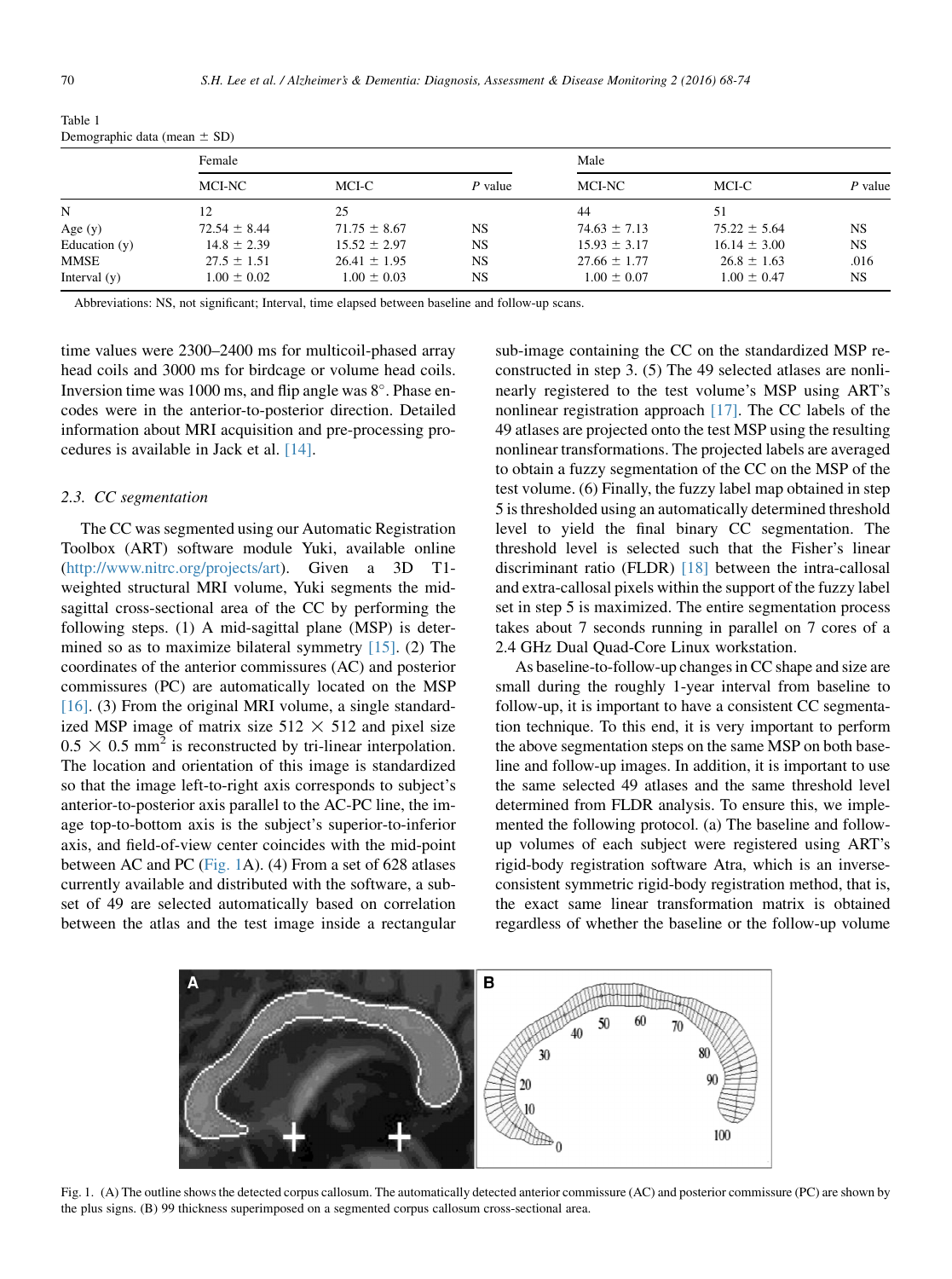is taken as the reference in the registration process and both images undergo interpolation to be registered at the exact half-way orientation between the original scans. (b) Using the registration matrix obtained in step (a), the baseline and follow-up images were averaged to obtain a single image per subject. (c) The CC segmentation software Yuki was applied to the average image in step (b) saving as auxiliary information the linear transformation that defines the standardized MSP, the list of 49 automatically selected atlases, and the value of the FLDR derived threshold. (d) Finally, the CC was segmented using Yuki on the baseline and follow-up images independently, whereas disabling automatic MSP detection, atlases selection, and FLDR analysis. Instead, Yuki was instructed to use the auxiliary information saved in step (c) for both baseline and follow-up segmentations. This way, both the baseline and follow-up scans were treated in exactly the same way in the CC segmentation process. We have shown using analysis of structural MRI volumes taken in two separate scanning sessions from the same set of subjects on the same day that this approach has significantly higher test-retest reliability as compared to the case where the two images are segmented independently (results not presented).

The results of CC segmentation were visually inspected in all 148 cases. Ten subjects were excluded because CC segmentations were deemed inaccurate on baseline and/or follow-up scans. Thus, there remained 138 subjects who had been diagnosed as MCI at the time of their initial ADNI scan with fully automatic segmentations of the CC at baseline and follow-up scans.

## 2.4. CC thickness profile

The CC thickness profile is specified in terms of 99 nonzero thickness values at equally spaced intervals along the length of the CC [\(Fig. 1B](#page-2-0)). Our method for finding these values is similar to those of Clarke et al. [\[19\]](#page-6-0) and Denenberg et al. [\[20\]](#page-6-0). Thickness values are lengths of line segments that connect pairs of points on the upper and lower boundaries of the CC. The line segments are chosen perpendicular to the medial axis of the CC and intersect the medial axis at equal intervals.

An additional six subjects, from the 138 with successful automatic CC segmentations, were excluded from further analysis because their CC thickness profiles were not produced correctly by our automated algorithm at baseline and/or follow-up, leaving 132 subjects to be analyzed. These excluded cases in CC segmentation and profiling can be remedied by minor manual interventions. However, we decided to exclude them from the statistical analysis to keep the processing completely automatic and consistent. More importantly, we can avoid possible bias/noise introduced from manual interventions by doing so.

## 2.5. Logistic regression model with fused lasso regularization

The annual rate of corpus callosum thickness change was computed by subtracting the 99 nonzero CC thickness values of the baseline scan from those of the follow-up scan and dividing the results by the inter-scan interval in years. These 99 annual atrophy rates were used as predictors for MCI-to-AD conversion. We applied a logistic regression model to the annual atrophy rates of the CC thickness profiles. As CC thickness points are spatially ordered (from rostrum to splenium), and we aim to detect locally homogeneous and spatially contiguous regions rather than individual thickness points, we applied a fused lasso penalty on the coefficients of the model and their successive differences. As a result, only the coefficients of CC thickness points which significantly contribute to prediction will be nonzero and locally constant.

Suppose, we have *n* subjects  $\{ (y_i, x_i), i=1, 2, ..., n \},\$ where  $y_i=1$ , if the *i*th subject is in the MCI-C group, and 0 otherwise, and  $x_i=(x_{i1}, x_{i2},..., x_{it})$  is the *t*-dimensional set of annualized CC thickness profile atrophy rates. The logistic regression model without fused lasso regularization can be written as:

$$
\log \frac{\Pr(y_i=1)}{1-\Pr(y_i=1)} = \beta_0 + x_i \beta,
$$

where  $\beta = (\beta_1, ..., \beta_t)^T$ . This leads us to the log-likelihood function of  $(\beta_0, \beta)$ . function of  $(\beta_0, \beta)$ :

$$
l(\beta_0, \beta; y, x) = \sum_{i=1}^n \{y_i(\beta_0 + x_i\beta) - \log(1 + e^{\beta_0 + x_i\beta})\}
$$

After adding the fussed lasso regularization term  $\Omega(\beta; \lambda_1, \lambda_2)$ , the problem becomes one minimizing

$$
\sum_{i=1}^{n} \left\{ -y_i(\beta_0 + x_i \beta) + \log \left( 1 + e^{\beta_0 + x_i \beta} \right) \right\} + \Omega(\beta; \ \lambda_1, \lambda_2), \quad (1)
$$

where  $\Omega(\beta; \lambda_1, \lambda_2) = \lambda_1 \sum_{j=1}^t |\beta_j| + \lambda_2 \sum_{j=2}^t |\beta_j - \beta_{j-1}|.$ 

Detailed steps for minimizing (1) are given in Lee et al. [\[4\]](#page-6-0). Briefly, we approximate the objective function (1) by a 2nd order Taylor series expansion, take the derivatives with respect to  $\beta_i$ 's and set them to zero, and apply a modified coordinate descent algorithm iteratively until converge to a solution  $[4]$ . We used q-fold cross-validation to find the tuning parameters  $(\lambda_1, \lambda_2)$  associated with the fused lasso penalty term by a grid-search for the minimum prediction error.

#### 3. Results

A total of 132 MCI subjects (95 male and 37 female) had fully automatic CC thickness profile measurements at both baseline and follow-up. Of these subjects, 76 (51 male and 25 female) converted to AD with an average baseline-toconversion time of 2.56 (SD = 1.65) years, whereas the diagnosis of 56 subjects remained MCI over the average observation period of 5.46 (SD = 1.63) years. Statistical analysis of the demographic data given in [Table 1](#page-2-0) showed that the MCI-NC and MCI-C groups were not significantly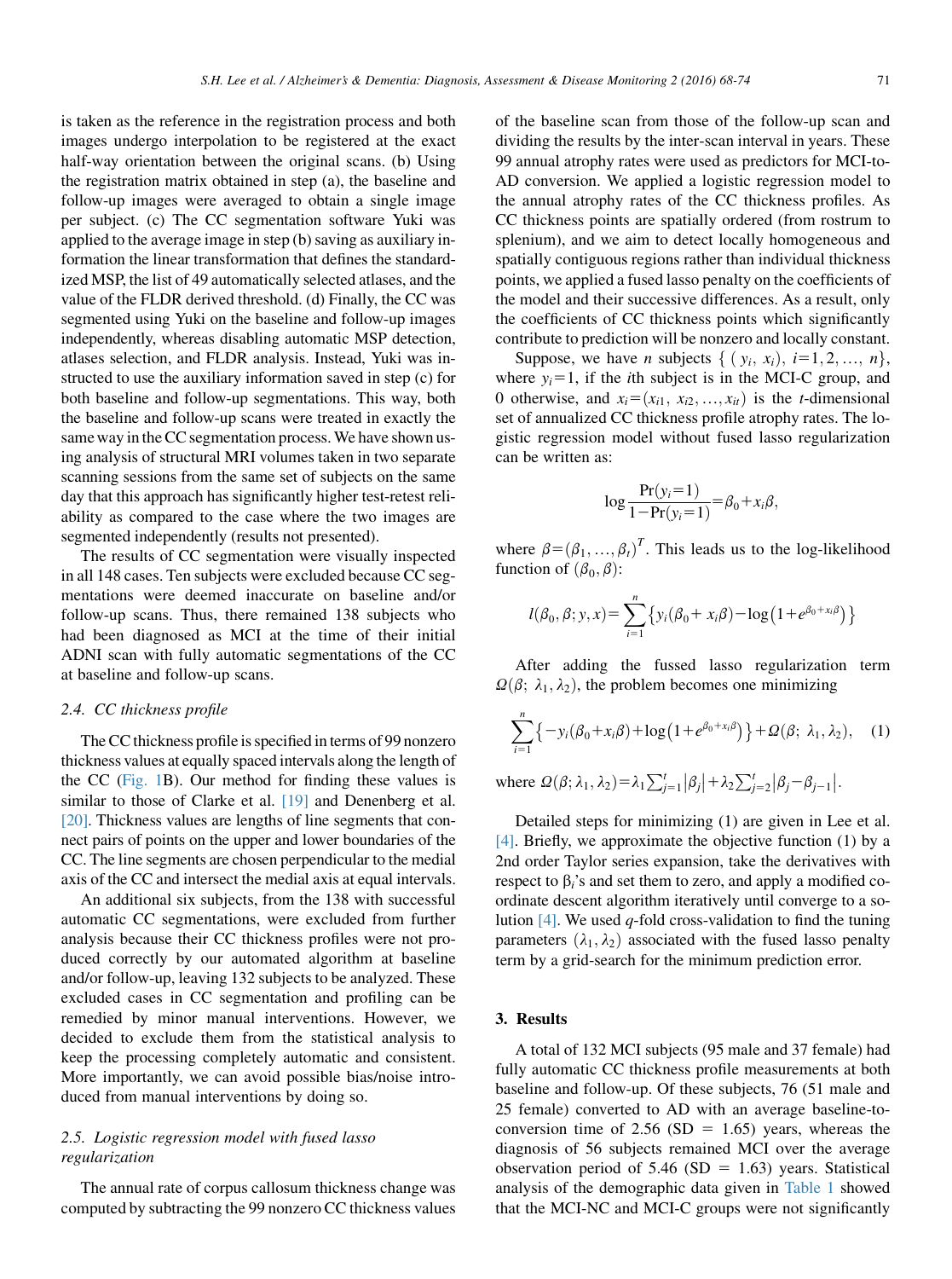different in age or education in females or males. The male MCI-NC and MCI-C groups differed significantly in their mean MMSE scores ( $P = .016$ ) but not in the female group. The mean inter-scan interval of roughly 1 year was not statistically different between the MCI-NC and MCI-C groups. There was no significant cognitive difference between males and females at baseline in terms of the Rey Auditory Verbal Learning Test (RAVLT) and Alzheimer's Disease Assessment Scale (ADAS) ( $P$  values = .90, .46, respectively), which indicates that the severity of the disease at baseline was not different between sexes.

From the total of 37 female MCI subjects, 25 (68%) converted to AD, whereas 51 of the 95 male subjects (54%) converted. The MCI-C to MCI-NC ratio was significantly different between male and female subjects ( $P = .025$ ). Therefore, we applied the logistic model with fused lasso regularization to female and male subjects separately. We estimated the accuracy of MCI-to-AD prediction ability of the model by 6-fold cross-validation.

#### 3.1. MCI-to-AD prediction in females

The accuracy of discrimination between the MCI-NC and MCI-C groups was  $84\%$  (sensitivity =  $92\%$ ; specificity =  $67\%$ ) females. The upper panel in Fig. 2A shows the mean annual callosal change at each location for female MCI-NC (blue) and female MCI-C (red) subjects. The lower panel in Fig. 2A shows the estimated coefficients of the logistic regression model. The atrophy in genu and/or rostrum and posterior body is much faster in female MCI-C subjects, whereas the atrophy in splenium seems a little slower in MCI-C as compared with MCI-NC.

#### 3.2. MCI-to-AD prediction in males

The accuracy of the discrimination between the MCI-NC and MCI-C groups was  $60\%$  (sensitivity = 59%; specificity  $= 61\%$ ) in males. The upper panel in Fig. 2B shows the mean annual callosal change at each location for male MCI-NC (blue) and male MCI-C (red) subjects. The lower panel in Fig. 2B shows the estimated coefficients of the logistic regression model. The atrophy in genu and splenium is faster in male MCI-C relative to MCI-NC.

#### 4. Discussion

Longitudinal studies on callosal change in MCI subjects are very rare. To our knowledge, only one study has been published. Elahi et al. [\[8\]](#page-6-0) reported that changes in CC morphology were large enough to be detectable over a 1 year period on structural MRI scans. The CC became less circular with time and with faster decline in MCI-C. Callosal



Fig. 2. The upper panel shows the mean curves of annual CC atrophy profiles for MCI-NC (blue-dotted line) and MCI-C (red line); and the lower panel plots the estimated coefficients of corpus callosum by FLLR (negative: faster in MCI-C; positive: slower in MCI-C) in females (A) and males (B).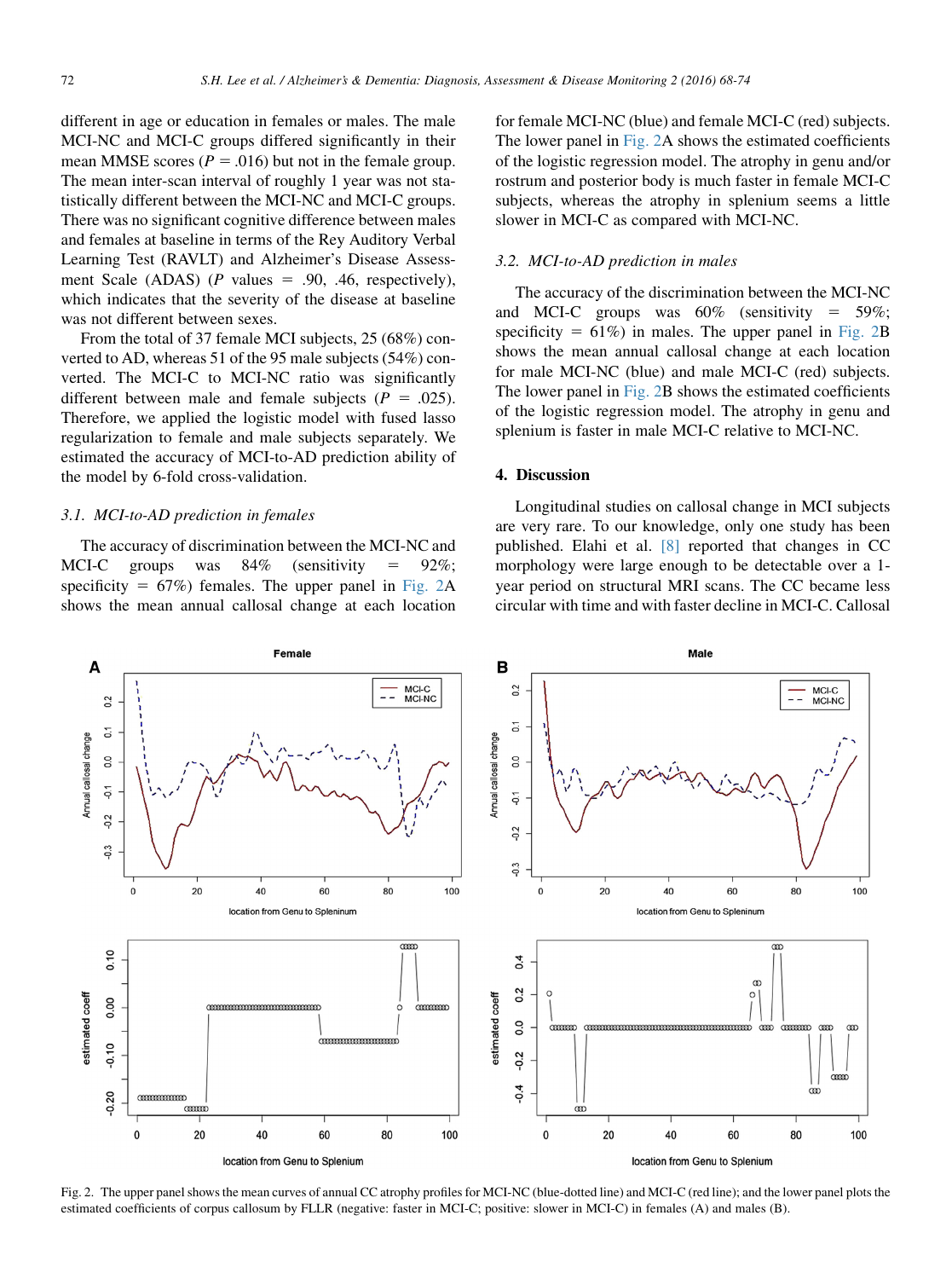atrophy rate was higher in female MCI-C relative to female MCI-NC, whereas in contrast, the rate did not differ between groups in males. These findings suggested that annual callosal change could be a potential biomarker to predict future MCI-to-AD conversion particularly in females. Therefore, this article investigated whether the pattern of annual callosal change is able to predict future conversion from MCI to AD.

To do so, we applied a logistic model with fused lasso regularization to the annual change in the CC thickness profile for female and male groups separately. We also considered including cognitive measures such as MMSE, ADAS, or RAVLT at baseline in our logistic regression prediction model, which turned out not to improve the prediction power. We found that the annual callosal change has better predictive power of future MCI-to-AD conversion in females (accuracy =  $84\%$ ) over males (accuracy =  $60\%$ ). To ensure that the results are not affected by the unbalanced samples sizes over sex, we computed the 95% confidence intervals for sensitivity and specificity assuming a binomial distribution of the success probability of estimated sensitivity and specificity (Table 2). The sex difference in sensitivity is statistically significant.

The 84% accuracy in females is higher than that reported in the existing studies for prediction of MCI-to-AD conversion (top previously reported value is around 75%) albeit their accuracy are for male and female combined. Encouragingly, the sensitivity (92%) in females is much higher than reported in the existing studies. For a fair comparison, we estimated the accuracy using hippocampal volumes (provided in ADNI) along with age, APOE phenotype, and the intracranial volume by 6-fold cross-validation based on the logistic regression model. The accuracy was 70% for females and 63% for males.

Interestingly, we discovered that the locations along the CC length where atrophy has predictive power are different between female and male groups. In males, the discriminating parts of CC were narrow areas on the genu and splenium. In contrast, the discriminating parts of CC in females were broader areas of the genu and/or rostrum, posterior body, and splenium. In general, these findings agree with a

| Table 2            |  |
|--------------------|--|
| Prediction results |  |

|             | Female              |       | Male                   |                     |  |
|-------------|---------------------|-------|------------------------|---------------------|--|
|             | MCI-NC              | MCI-C | MCI-NC                 | MCI-C               |  |
| MCI-NC      | 8                   | 4     | 27                     | 17                  |  |
| MCI-C       | 2                   | 23    | 21                     | 30                  |  |
|             | Female              |       | Male                   |                     |  |
| Sensitivity | 92.00 (72.50-98.60) |       |                        | 58.82 (44.21-72.11) |  |
| Specificity | 66.67 (35.43-88.73) |       | $61.36(45.51 - 75.25)$ |                     |  |
| Accuracy    | 83.78               |       | 60.00                  |                     |  |

NOTE: MCI-NC and MCI-C indicate the predicted labels. The 95% confidence intervals are shown inside parenthesis.

previous study [\[8\]](#page-6-0) that measured differences in broad areas where CC was segmented into five regions. This article looks at differences on a much finer scale in discrimination analysis. Sexual dimorphism is not new in healthy controls. A series of studies have reported that the female CC tends to be bigger than males on average after accounting for head size [\[21\].](#page-6-0) However, to our knowledge, this is the first study to report sex differences in progression to AD in predicting future conversion based on annual CC atrophy.

In conclusion, we have shown that the spatial and temporal (in this study, a year apart) patterns of CC morphologic change have predictive power for future conversion to AD, particularly in female MCI patients. We also discovered that the annual atrophy is faster in broad areas of the genu and/or rostrum, posterior body, and the splenium of the CC in female MCI converters than nonconverters, whereas the atrophy is faster in limited areas of the genu and splenium in male converters relative to nonconverters. Thus, our study provides two insights in neuroimaging-based prediction of MCI-to-AD conversion: (1) sex differences in brain atrophy should be taken into account; and (2) measuring temporal changes can improve the prediction power. This study also suggests that annual MRI brain scans can greatly improve the accuracy of measuring progression of AD.

As we targeted incipient conversion to AD in MCI subjects rather than "ultimate" conversion, it is possible that nonconverters would convert to AD at a later point than the current follow-up period (up to 7.5 years in this study). Therefore, being in the MCI-NC group does not necessarily mean absence of disease. Rather, they may differ from converters on the stage of progression of AD. A survival analysis on a longer follow-up data set would be required to resolve the issue. Despite this limitation, this study suggests that our approach of observing the rate of brain atrophy can be more objective for diagnosis and assessment of AD which can only be diagnosed conclusively postmortem.

## Acknowledgments

Data collection and sharing for this project were funded by the Alzheimer's Disease Neuroimaging Initiative (ADNI) (National Institutes of Health Grant U01 AG024904) and DOD ADNI (Department of Defense award number W81XWH-12-2-0012). ADNI is funded by the National Institute on Aging, the National Institute of Biomedical Imaging and Bioengineering, and through generous contributions from the following: Alzheimer's Association; Alzheimer's Drug Discovery Foundation; Araclon Biotech; BioClinica, Inc.; Biogen Idec Inc.; Bristol-Myers Squibb Company; Eisai Inc.; Elan Pharmaceuticals, Inc.; Eli Lilly and Company; EuroImmun; F. Hoffmann-La Roche Ltd and its affiliated company Genentech, Inc.; Fujirebio; GE Healthcare; IXICO Ltd.; Janssen Alzheimer Immunotherapy Research & Development, LLC.; Johnson & Johnson Pharmaceutical Research & Development LLC.; Medpace, Inc.; Merck & Co., Inc.; Meso Scale Diagnostics, LLC.;